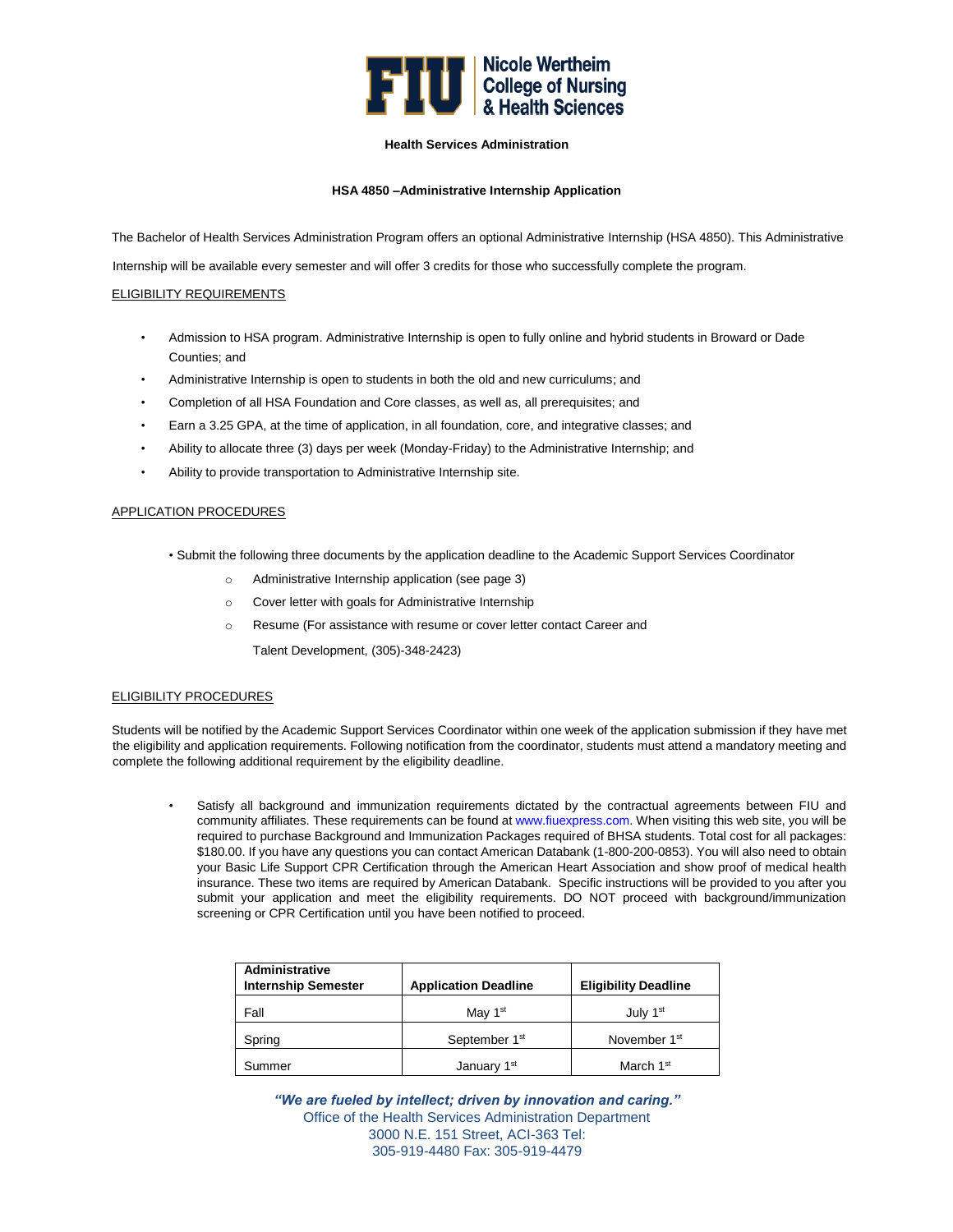

### FAILURE TO ADHERE TO THE ABOVE DEADLINES WILL RESULT IN INTERNHSIP INELIGIBILTY Information about the Administrative Internship:

- Instructed by Clinical Education Coordinator
- A total of 210 hours will need to be completed during a semester at the placement facility. In a 16 week semester this amounts to approximately 13 hours per week. In a 12 week semester this amounts to approximately 18 hours per week.
- You will be assigned to a preceptor at the placement facility and will also have a BHSA Faculty contact that you will have regular communications and on-site meetings with.
- The student will be required to develop Goals and Objectives to achieve during the Administrative Internship and will provide weekly reports summarizing progress.
- Enrolled students will also develop a portfolio pertaining to the Administrative Internship that will summarize all completed activities.
- HSA 4850 is a pass/fail course.

A permit is required for enrollment in HSA 4850. Permits will be issued upon completion of all application and

eligibility procedures and verification of completion of Foundation/Core classes based on your plans to enroll in HSA

4850, please contact your advisor. Any questions regarding Administrative Internship course expectations may be directed to Clinical Education Coordinator, (305)-919-4468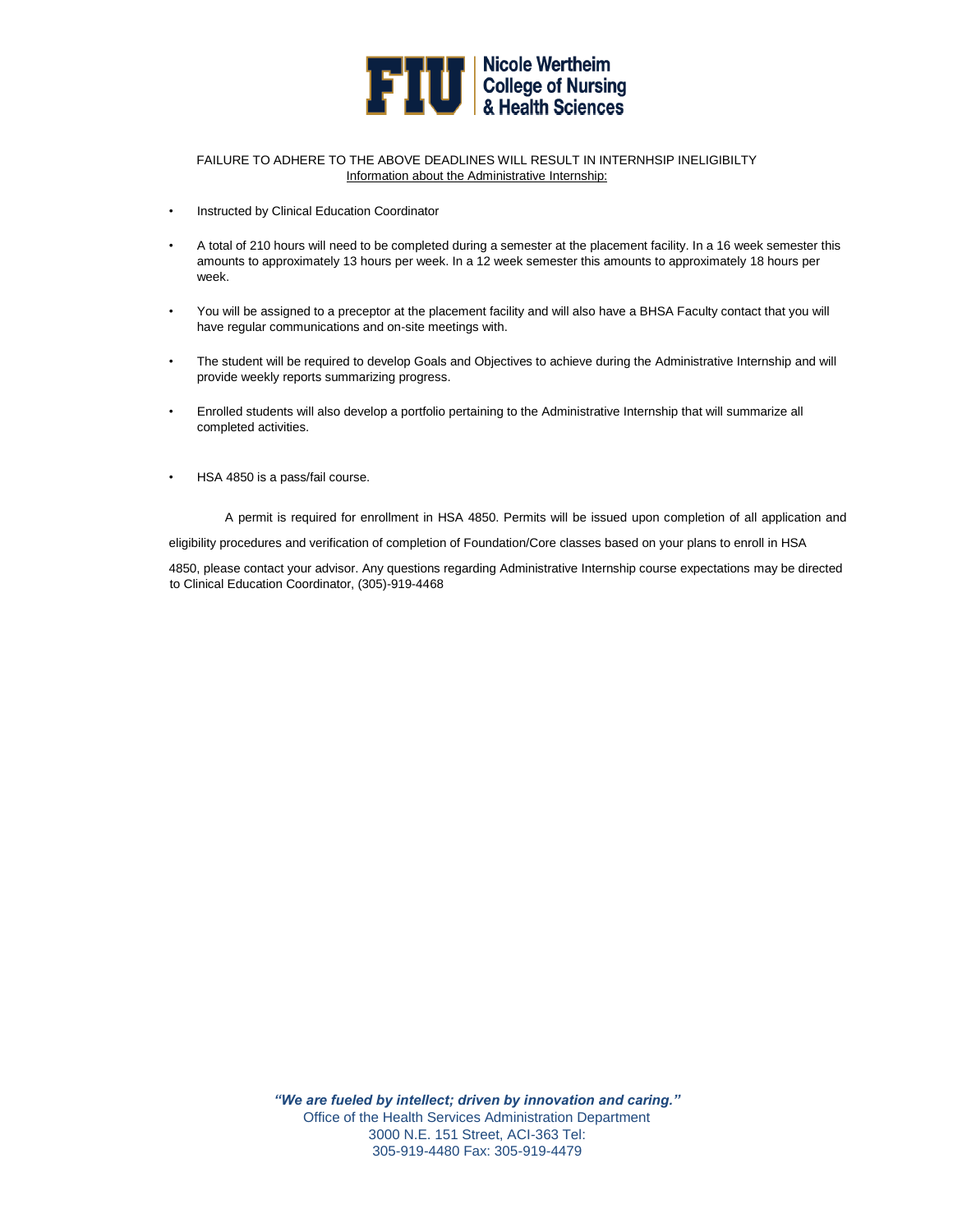

**HSA 4850 – Administrative Internship Application** 

| Name: with a state of the contract of the contract of the contract of the contract of the contract of the contract of the contract of the contract of the contract of the contract of the contract of the contract of the cont                                                                                                                           |                          |                                                                                                       | Date: <u>Date:</u> |  |
|----------------------------------------------------------------------------------------------------------------------------------------------------------------------------------------------------------------------------------------------------------------------------------------------------------------------------------------------------------|--------------------------|-------------------------------------------------------------------------------------------------------|--------------------|--|
| Panther ID: _________________________Email: _________________________Phone (C) #_______________________Semester/Year you                                                                                                                                                                                                                                 |                          |                                                                                                       |                    |  |
|                                                                                                                                                                                                                                                                                                                                                          |                          |                                                                                                       |                    |  |
| Have you completed ALL Foundation and Core classes: ____ YES ___NO If NO, what classes are you missing and when do you                                                                                                                                                                                                                                   |                          |                                                                                                       |                    |  |
| plan on taking? If you completed the course place the final grade you received in the blank following the course. If not, indicate the                                                                                                                                                                                                                   |                          |                                                                                                       |                    |  |
| semester you intend to take the course.                                                                                                                                                                                                                                                                                                                  |                          |                                                                                                       |                    |  |
|                                                                                                                                                                                                                                                                                                                                                          |                          | Foundation: HSA 3111____________HSA 3180 __________HSA 4431 __________HSA 3412C___________ENC 3213 or |                    |  |
| COM 3110 or PAD 3438___________HSC 3661 __________Core: HSA 4700 __________HSA 4190 __________HSA 4170                                                                                                                                                                                                                                                   |                          |                                                                                                       |                    |  |
|                                                                                                                                                                                                                                                                                                                                                          | <b>HSA 4110</b> HSA 4421 |                                                                                                       |                    |  |
| Due to limited placement space, this competitive Administrative Internship course cannot accept all applicants that meet the<br>requirements.                                                                                                                                                                                                            |                          |                                                                                                       |                    |  |
| Successful completion of all requirements does not guarantee admission into HSA 4850 - BHSA Administrative Internship.                                                                                                                                                                                                                                   |                          |                                                                                                       |                    |  |
| If you should have questions pertaining to the enrollment and completion of all Foundation and Core classes based on your plans to<br>enroll in HSA 4850, please contact your advisor. Any questions regarding program eligibility and application procedures should be<br>directed to the Academic, Support Services Coordinator, Phone: (305)-919-4480 |                          |                                                                                                       |                    |  |

Your signature below is your acknowledgement and agreement to the Program's selection of the administrative internship location and to confirm you are aware you must complete all of the requirements by the provided deadline to ensure internship placement. If you fail to meet this deadline, you are aware that you will not be placed. If you are not placed you will need to consult with your advisor to be enrolled in a BHSA approved elective course.

Signature\_\_\_\_\_\_\_\_\_\_\_\_\_\_\_\_\_\_\_\_\_\_\_\_\_\_\_\_\_\_\_\_\_\_\_\_\_\_\_\_\_

Print Name: \_\_\_\_\_\_\_\_\_\_\_\_\_\_\_\_\_\_\_\_\_\_\_\_\_\_\_\_\_\_\_\_\_\_

Date: \_\_\_\_\_\_\_\_\_\_\_\_\_\_\_\_\_\_\_\_

*"We are fueled by intellect; driven by innovation and caring."*  Office of the Health Services Administration Department 3000 N.E. 151 Street, ACI-363 Tel: 305-919-4480 Fax: 305-919-4479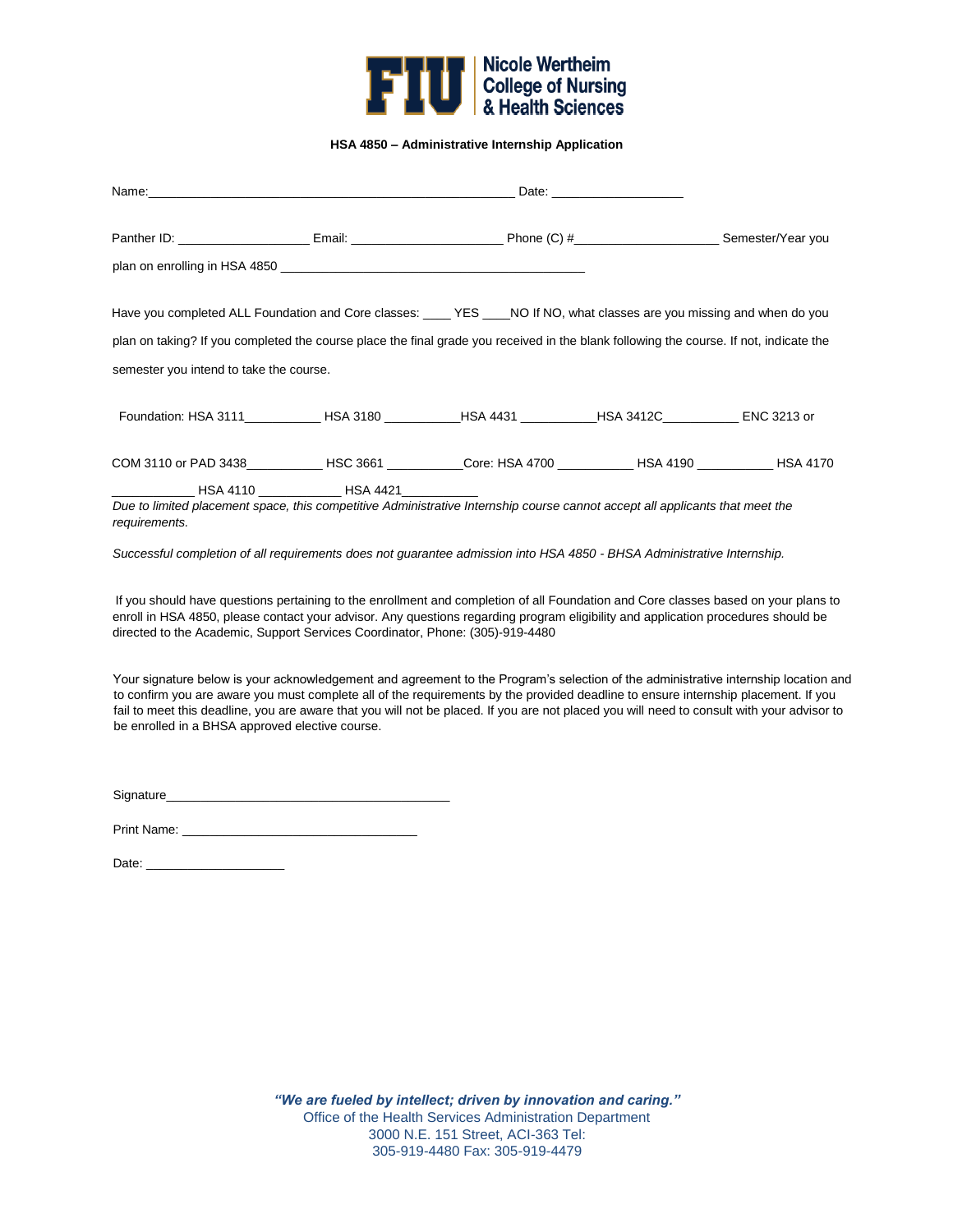

# OFFICE USE ONLY

| Background check completed: ______ Yes ______ No Immunizations completed: ______ Yes ______ No Foundation/Core classes |  |
|------------------------------------------------------------------------------------------------------------------------|--|
| completed: _______ Yes ______ No Foundation/Core GPA: _______                                                          |  |
| Assigned Organization: Assigned Organization:                                                                          |  |

Preceptor:

10/18/2019